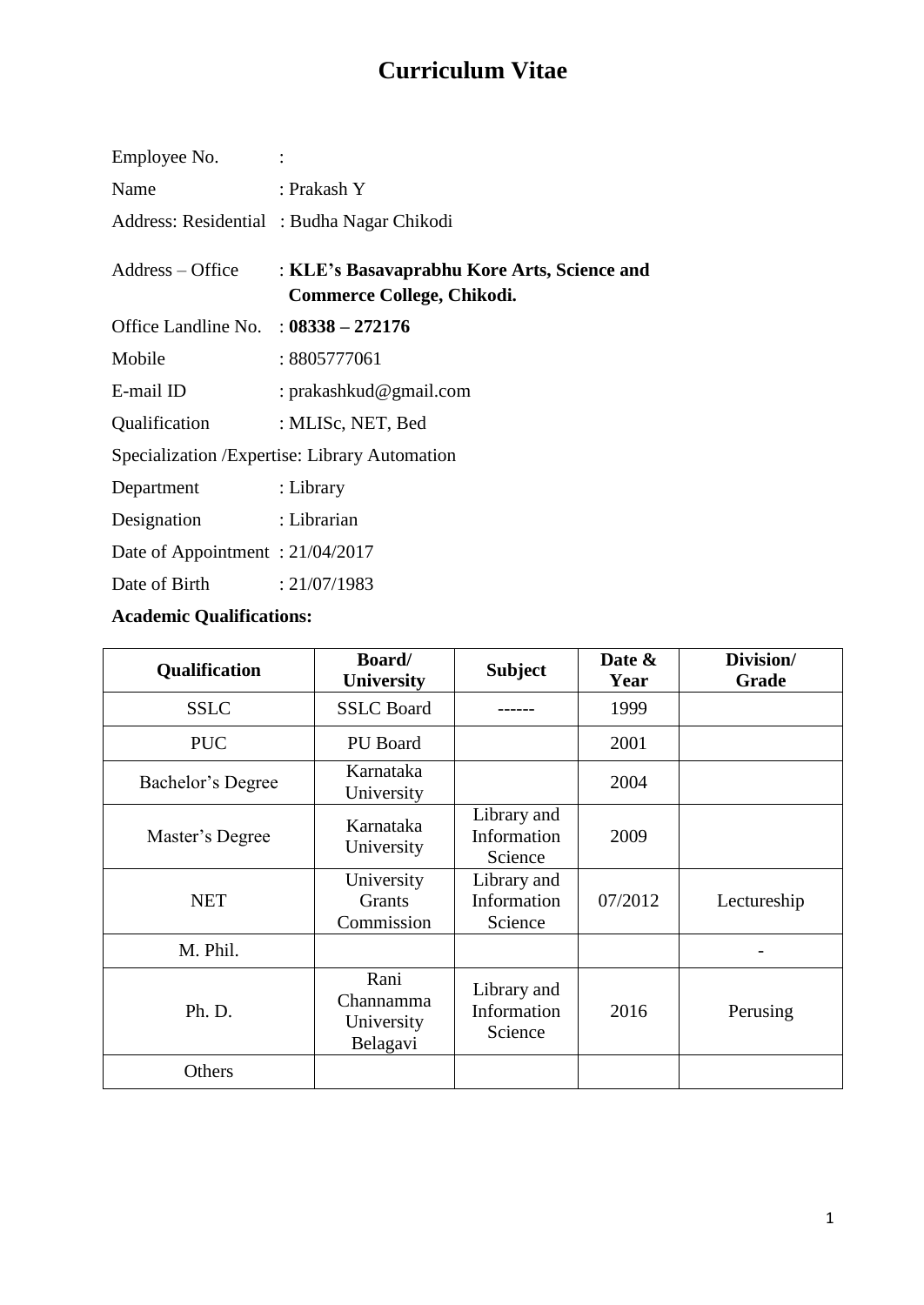#### **Seminars, Conferences, Symposia, Workshops Attended:**

#### **CONFERENCE ATTAINED AND PAPER PRESENTED**

- **a.** National seminar Webometrics, Informatics and Scientometrics (wis) under UGC/SAP 21 & 22/12/2009 Karnatak University Dharwad Dept. of Library and Information Science.
- **b.** Nation Conference on Knowledge, Knowledge Banks and Information Networking 8 &9 /04/2010 organized by National Institute of Technology Karnataka Suratkal
- **c.** International Conference on Electronic Publishing organized by Department of Library and Information Science & Jayakar Library, University of Pune during 13-15 March 2013 Article titled **"Search Engine Tools and Techniques for the Academic Libraries"**
- **d.** Open Access Resources for College Libraries: Trends, Issues and Solutions Government First Grade College Kittur, karnataka
- **e.** National Level Symposium on Skill Development for Make in India 11th July 2015 Organized by Goa Multi Faculty College and Association of Indian Management Schools the International Centre, Goa Presented **Paper "Knowledge Management in Education: A Special Reference to Goa Multi-Faculty College"**

#### **CONFERENCE ATTAINED**

- **a.** Domestic Violence Act a Boon or Bane 26/02/2010 Kiplar Banglore and mahatma Gandhi Vishwastha Mandali Belgaum Hosted by SDVS Sangh's Shri L K Khot College of Commerce Sankeshwar
- **b.** International Conference on Paradigms of Digital Library, E-Resources, Open Access and Information & Media Literacy Hubli- Karnataka

#### **WORKSHOP ATTAINDED**

- **a. National Level workshop on "Koha: open source software for library automation" Hosted by Gogte Institute of Technology Belgaum, Karnataka.**
- **b. One Day Workshop on DELNET: Resources, Services & Facilities. Organised by DELNET in collaboration with KCE Dr. M. S. Sheshgiri College of Engineering & Technology, Belgaum, Karnataka**
- **c. National Level Workshop on Effective Use of Excel and SPSS Software for Social Science Research" Dated: 6th & 7th December 2013 Organized By The Cuncolim Education Society's College of Arts and Commerce Cuncolim Goa**